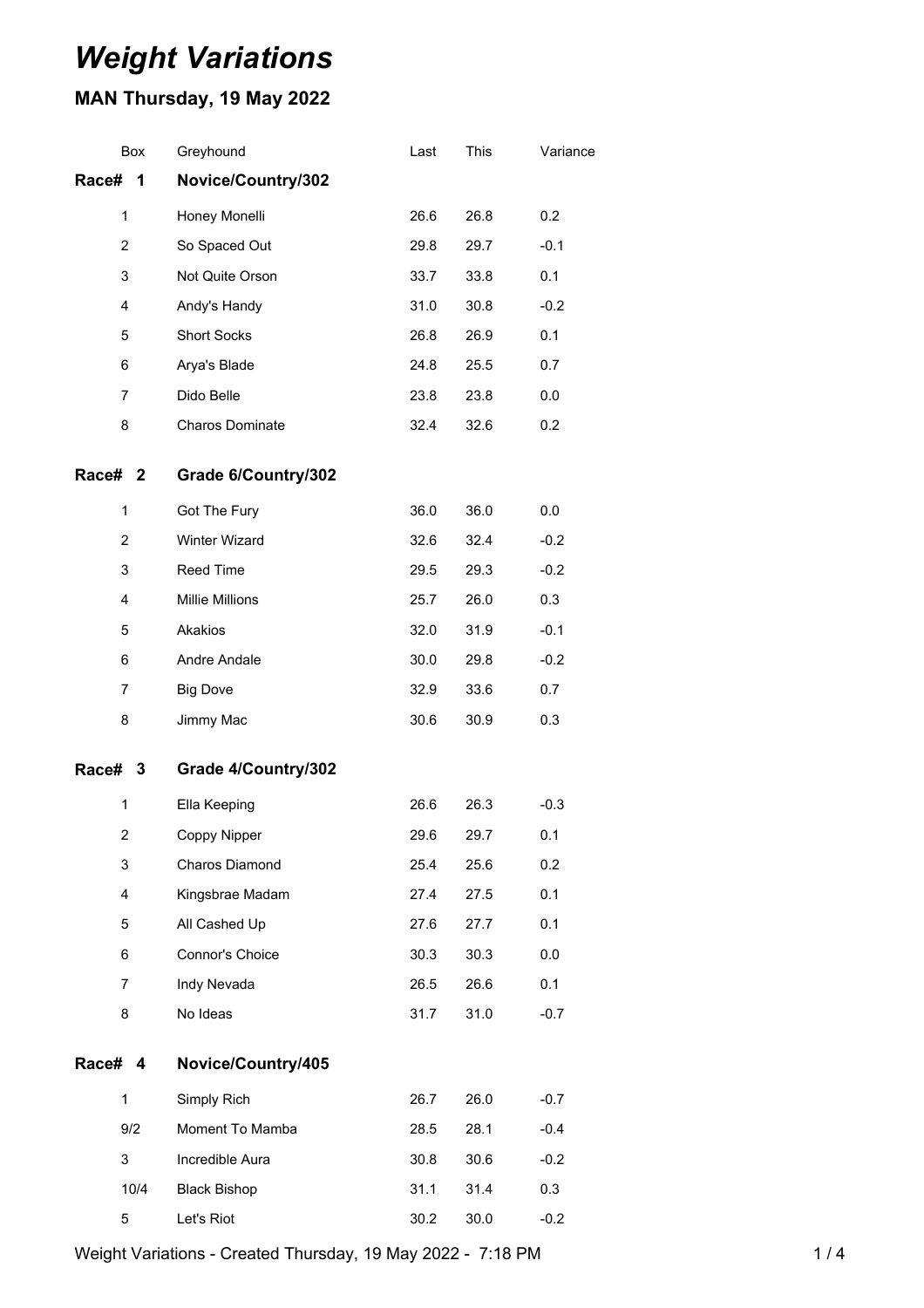### **MAN Thursday, 19 May 2022**

|                | Box | Greyhound                    | Last | This | Variance |
|----------------|-----|------------------------------|------|------|----------|
| 6              |     | Ace Nova                     | 26.4 | 26.4 | 0.0      |
| 7              |     | <b>Burner Flash</b>          | 31.8 | 31.5 | $-0.3$   |
| 8              |     | Because Of You               | 28.9 | 29.0 | 0.1      |
| Race# 5        |     | Mixed 4/5/Country/490        |      |      |          |
| $\mathbf 1$    |     | Oh My Word                   | 28.1 | 27.7 | $-0.4$   |
| $\overline{2}$ |     | Fired Up Billy               | 34.6 | 34.2 | $-0.4$   |
| 3              |     | His Stop It                  | 34.4 | 34.2 | $-0.2$   |
| 4              |     | Citizen Cyril                | 34.3 | 34.5 | 0.2      |
| 5              |     | <b>Forward Scout</b>         | 31.1 | 31.1 | 0.0      |
| 6              |     | Heidi Rose                   | 27.2 | 27.2 | 0.0      |
| 7              |     | Manassas                     | 30.6 | 30.6 | 0.0      |
| 8              |     | Shantaram                    | 31.1 | 31.3 | 0.2      |
| Race# 6        |     | Mixed 4/5/Country/302        |      |      |          |
| $\mathbf 1$    |     | Queen Of Boss                | 29.4 | 29.3 | $-0.1$   |
| $\overline{2}$ |     | Forty One Flash              | 28.0 | 27.9 | $-0.1$   |
| 3              |     | Mack Attack                  | 28.2 | 28.3 | 0.1      |
| 4              |     | Rock Your Body               | 27.8 | 28.0 | 0.2      |
| 5              |     | Selena Keeping               | 28.3 | 28.3 | 0.0      |
| 6              |     | West On Archer               | 33.1 | 33.1 | 0.0      |
| 7              |     | Lady Coco                    | 25.0 | 24.8 | $-0.2$   |
| 8              |     | Hotham Monelli               | 30.8 | 31.0 | 0.2      |
| Race# 7        |     | Free For All (s)/Country/302 |      |      |          |
| $\mathbf 1$    |     | Sapphire Rose                | 26.9 | 26.7 | $-0.2$   |
| $\overline{2}$ |     | Charos Reward                | 26.0 | 26.3 | 0.3      |
| 3              |     | Nice Image                   | 31.8 | 32.4 | 0.6      |
| 4              |     | <b>Weblec Warrior</b>        | 28.2 | 28.2 | 0.0      |
| 5              |     | Vegas Rules                  | 31.5 | 31.9 | 0.4      |
| 6              |     | Rage On Zatara               | 31.7 | 31.4 | $-0.3$   |
| 7              |     | Max Flash                    | 32.6 | 32.3 | $-0.3$   |
| 8              |     | Westdale Hailee              | 24.3 | 24.6 | 0.3      |
| Race# 8        |     | Grade 5/Country/405          |      |      |          |
| $\mathbf{1}$   |     | <b>Extremely Smooth</b>      | 33.4 | 33.4 | 0.0      |
| $\overline{2}$ |     | Winklee Magic                | 24.8 | 24.4 | $-0.4$   |
| 3              |     | Wild Ollie                   | 31.8 | 32.3 | 0.5      |
|                |     |                              |      |      |          |

Weight Variations - Created Thursday, 19 May 2022 - 7:18 PM 2001 2001 2004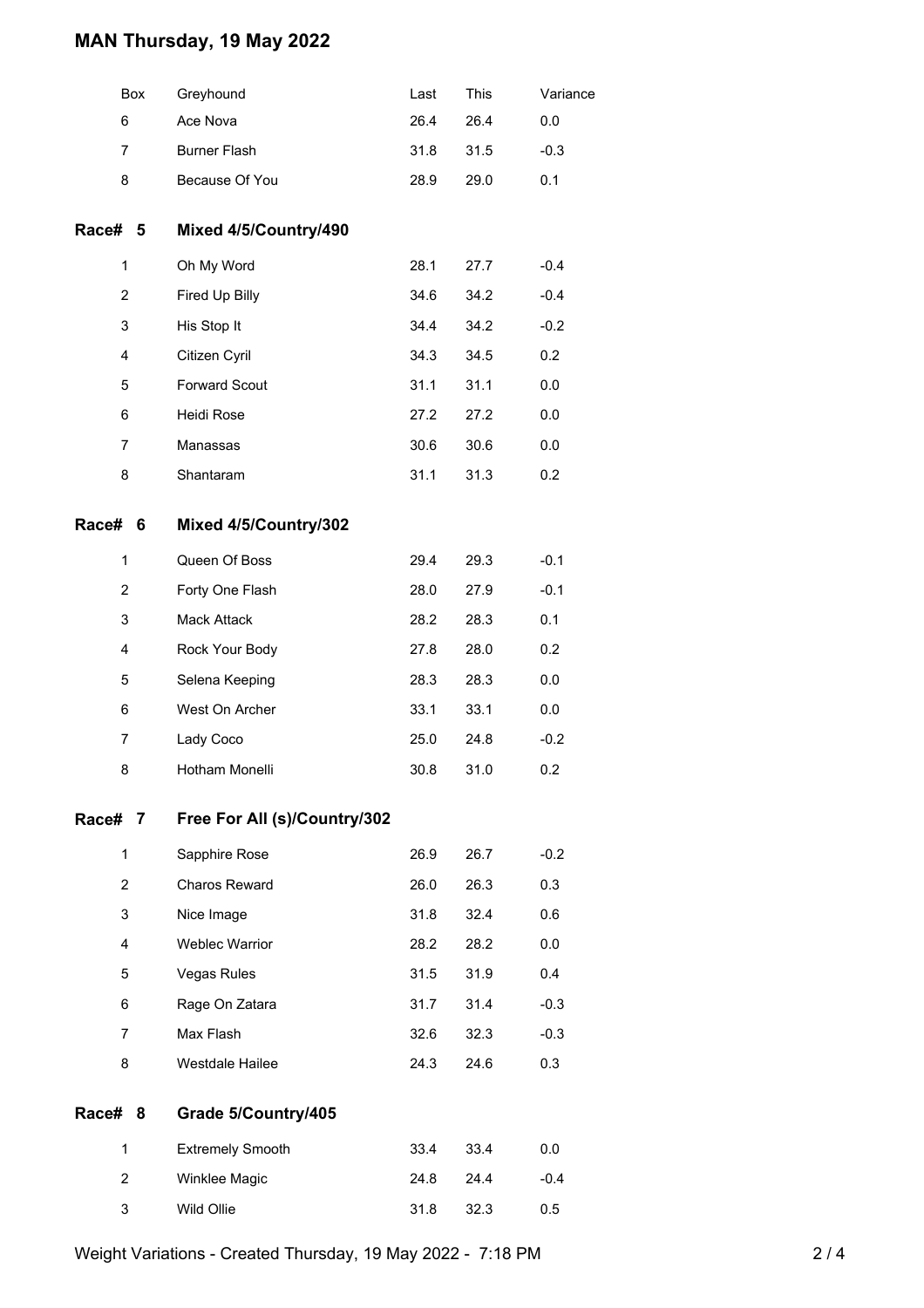### **MAN Thursday, 19 May 2022**

|                 | Box            | Greyhound             | Last | This | Variance |
|-----------------|----------------|-----------------------|------|------|----------|
|                 | 4              | Napoleon Dynamo       | 33.0 | 33.2 | 0.2      |
|                 | 5              | Rage On Luka          | 31.6 | 31.8 | 0.2      |
|                 | 6              | Moment To Waltz       | 26.7 | 26.4 | $-0.3$   |
|                 | 7              | Greta Flash           | 27.3 | 28.1 | 0.8      |
|                 | 8              | Bamsy's Girl          | 26.8 | 26.7 | $-0.1$   |
| Race#           | 9              | Mixed 5/6/Country/490 |      |      |          |
|                 | 1              | Lilly Can Browse      | 24.3 | 24.3 | 0.0      |
|                 | $\overline{c}$ | West On Murphy        | 31.8 | 31.2 | $-0.6$   |
|                 | 4              | Ratanui Lewy          | 29.1 | 28.7 | $-0.4$   |
|                 | 5              | Theatre Of War        | 36.3 | 36.0 | $-0.3$   |
|                 | 6              | <b>Bad Desire</b>     | 33.2 | 33.2 | 0.0      |
|                 | 7              | Cooper's Monelli      | 30.7 | 30.8 | 0.1      |
|                 | 8              | Voulez Monelli        | 23.4 | 23.4 | 0.0      |
| <b>Race# 10</b> |                | Grade 5/Country/302   |      |      |          |
|                 | $\mathbf{1}$   | <b>Emerald Lake</b>   | 27.3 | 27.3 | 0.0      |
|                 | $\overline{2}$ | Incredible Siam       | 24.4 | 24.4 | 0.0      |
|                 | 3              | Emma Monelli          | 24.6 | 24.8 | 0.2      |
|                 | $\overline{4}$ | Indian File           | 30.6 | 30.3 | $-0.3$   |
|                 | 5              | Lance Sunrise         | 35.1 | 34.4 | $-0.7$   |
|                 | 6              | Run Hide Seek         | 29.5 | 28.9 | $-0.6$   |
|                 | 7              | Vernalis Monelli      | 27.6 | 27.6 | 0.0      |
|                 | 8              | Shrek's Ninja         | 32.7 | 32.5 | $-0.2$   |
| <b>Race#11</b>  |                | Mixed 5/6/Country/302 |      |      |          |
|                 | $\mathbf{1}$   | Sudoku Jaguar         | 30.1 | 30.2 | 0.1      |
|                 | $\overline{2}$ | Fiddly                | 29.4 | 29.3 | $-0.1$   |
|                 | 3              | Spins On Spins        | 27.6 | 27.3 | $-0.3$   |
|                 | 4              | Double Humphrey       | 32.3 | 31.7 | $-0.6$   |
|                 | 5              | West On Al            | 32.4 | 32.7 | 0.3      |
|                 | 6              | Schnapps Night        | 30.2 | 30.3 | 0.1      |
|                 | 7              | Pirate Mania          | 29.0 | 29.0 | 0.0      |
|                 | 8              | Oakley Charger        | 36.5 | 36.9 | 0.4      |
| <b>Race# 12</b> |                | Grade 6/Country/405   |      |      |          |
|                 | $\mathbf{1}$   | Tannymorel Lass       | 27.1 | 27.1 | 0.0      |
|                 | 2              | West On Floyd         | 31.2 | 31.0 | $-0.2$   |

Weight Variations - Created Thursday, 19 May 2022 - 7:18 PM 3 3 / 4